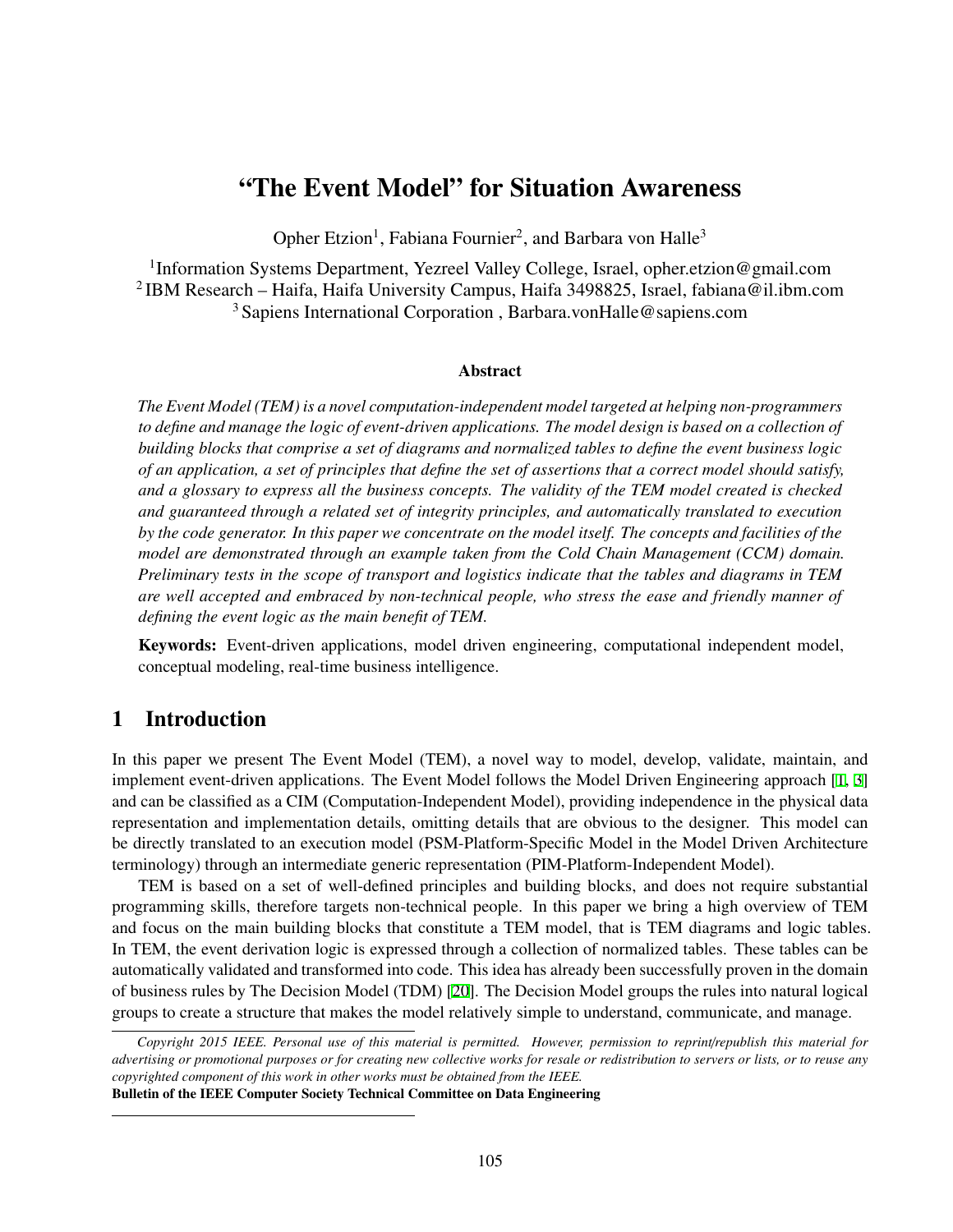We illustrate the model throughout this paper using a scenario from the Cold Chain Management (CCM) domain. The example employed is a simplified version, yet representative, of a real-word use case in that domain. A *cold chain* is defined as a temperature controlled supply chain. One of the major issues in this field is the transportation of temperature sensitive products through thermal and refrigerated packaging methods and the logistical planning to protect the quality of these shipments. Examples of cold chain products are fruits and vegetables, pharmaceuticals, and technology products. The cold chain serves the function of keeping food fresh for extended periods and eliminating doubts over the quality of the food products. Unfortunately, about 25% of all food products transported in the cold chain are wasted each year due to breaches in integrity that cause fluctuations in temperature and product degradation<sup>[1](#page-1-0)</sup>. In our scenario, John Cool is the quality control officer *at NeverRotten Ltd. He is in charge of setting control policies for the online monitoring of the company's cold chain products. John's task is to detect a potentially dangerous condition of a container before an actual product quality disqualification takes place, thus remediation actions can be taken, saving time and money. To this end, John wants to define two main policy rules:*

- *Alert me when, inside a container, the temperature is in the permitted range constantly increases for the last 5 minutes.*
- *Alert me whenever a delay longer than permitted occurs.*

We show how TEM can help John Cool to easily create the logic needed to monitor any delays and temperature changes in a cold chain container to achieve the goals stated above.

# 2 TEM in a Nutshell

This section provides a high level view of The Event Model. We discuss its origins, design goals, building blocks, and basic concepts.

## 2.1 TEM and Concept Computing

TEM follows the paradigm of concept computing [\[6\]](#page-10-1), according to which all model artifacts are concepts. A *concept* is a meaningful term within the user's domain of discourse. The model consists of concepts and *semantic relationships* among concepts. These concepts are based on the user's cognitive terms, and are independent of the IT terms or implementation. The vision is to strive for automatic transformation along with model-driven engineering; this approach contrasts with the current state of practice in which the transformations between the three levels of models are mostly done manually. The vision is to have a concept-oriented model and transform it in a mostly automated fashion to create an execution model. Concept computing belongs to the family of executable specifications, which has been studied in different domains [\[1\]](#page-9-0). While the concept computing vision aims at simplification, the model still needs to be expressive enough to allow this automatic transformation. The success of such a model in the event-driven domain depends on the level of simplification relative to existing event-driven models. In the construction of TEM we employed some simplification goals, as discussed below.

## 2.2 TEM Simplification Goals

After observing and experiencing the relative complexity of event processing tools, we wanted to define simplification goals for the design of TEM so it can used by non-IT experts. In this section we outline these simplification goals.

<span id="page-1-0"></span><sup>1</sup> http://people.hofstra.edu/geotrans/eng/ch5en/appl5en/ch5a5en. html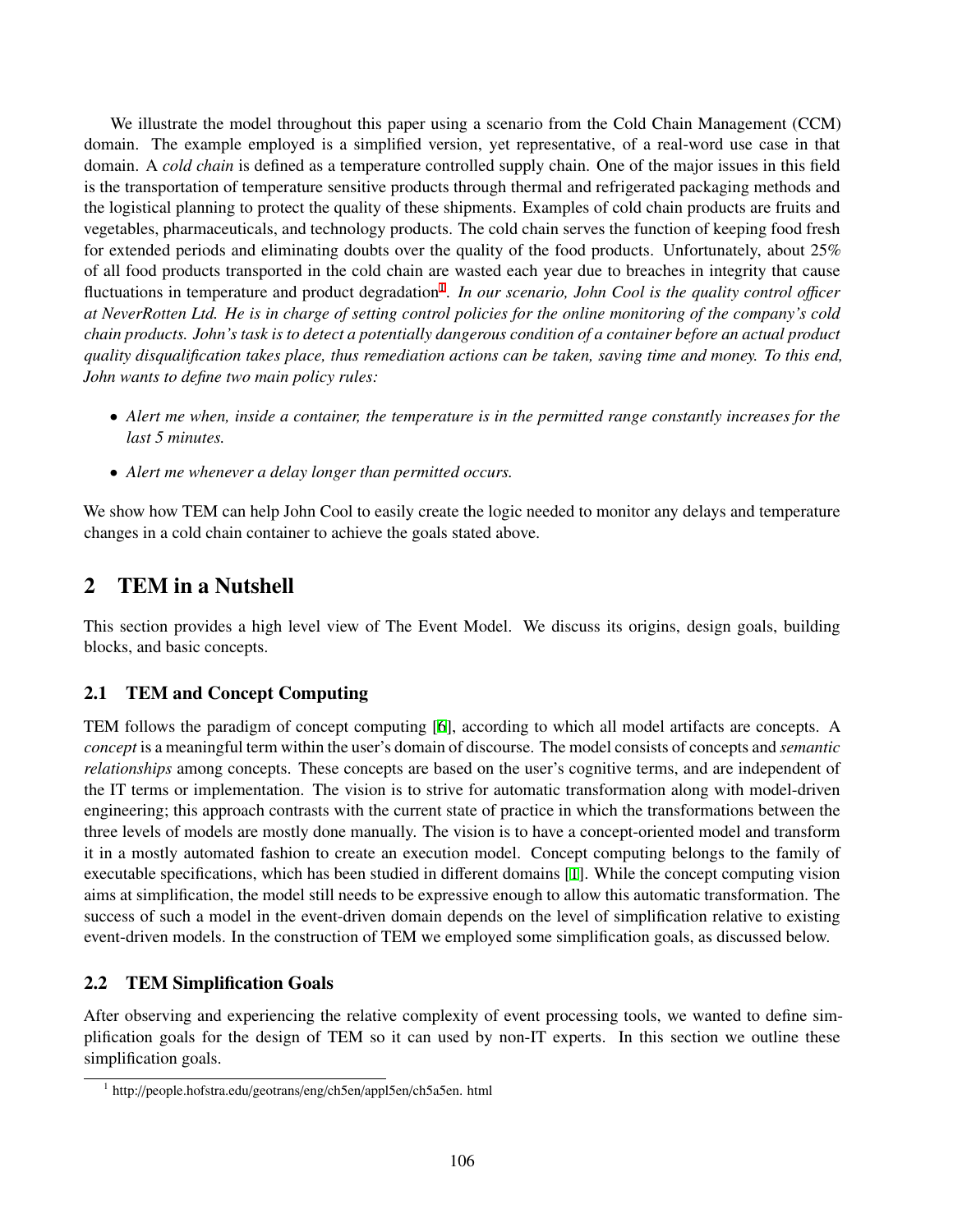- 1. Stick to the basics by eliminating technical details. Looking at designs and implementations of eventdriven applications, we observe two types of logic: the *application logic*, which directly states how derived events are generated and how the values of their attributes are assigned, and *supporting logic,* which is intended to enrich events or query databases as part of the processing. In our CCM example, the temperature range can be reported as part of an event and is either produced by the sensor or enriched later by an external database. Alternatively, it may not be part of an event but rather a result of a query executed during the evaluation of a pattern from either a database or a global variable store. The first simplification design goal is to view the concept of "temperature range" as a concept that is **obvious** in the designer's terminology and thus eliminate the supporting logic of where its value resides and how it should be fetched; we move that aspect "behind the scenes". These details can be inferred automatically during the code generation phase.
- 2. Employ top down, goal-oriented design. Many design tools require logical completeness (such as referential integrity) at all times. This requires building the model in a bottom-up fashion; namely, all the meta-data elements must be defined (events, attributes, data elements) before using them in the logic definition. Our second simplification design goal is to support top down design, and allow temporary inconsistency. We allow work in the "forgive" mode [\[9](#page-10-2)], in which some details may be completed at a later phase. This design goal complements the "stick to the basics" goal, by concentrating on the business logic first, and completing the data aspects later.
- 3. Reduce the number of logical artifacts. In a typical event processing application, there may be multiple logical artifacts, including event processing agents, queries, or processing elements, depending on the programming model that specifies the derivation logic of a single derived event. This variety arises when there are multiple ways to create a single derived event. In our CCM example there might be different circumstances in which a delay is detected. Our design goal is to have a single logic artifact for every derived event that accumulates all the ways to derive this event. This goal reduces the number of logical artifacts and bounds it by the number of derived events. It also eases the verifiability of the system, since possible logical contradictions are resolved by the semantics of this single logical artifact.
- 4. Use fact types as first class citizens in the model. In many of the conceptual models that are descendants of the Entity Relationship model [\[12](#page-10-3)], terms are modeled as attributes that are subordinates of entities or relationships. In some cases, it is more intuitive to view these concepts as "fact types" and make them first class citizens of the model, so the entity or event they are associated with is secondary (and may be a matter of implementation decisions). This requirement is again consistent with the "stick to the basics" goal.

### 2.3 TEM building blocks

TEM is composed of two main building blocks that relate to the model itself and are the main focus of this paper. These are the diagrams (Section [3](#page-3-0)) and the logical concepts (Section [4](#page-4-0)). Additional building blocks of the model are:

- TEM Glossary: The concept dictionary used for the interpretation of a specific application.
- Integrity principles: The principles that govern the model integrity.
- Code generator: The automatic translator of a model to executable code. The code generator is able to infer information that is not explicitly stated in the model, according to the stick to the basics principle.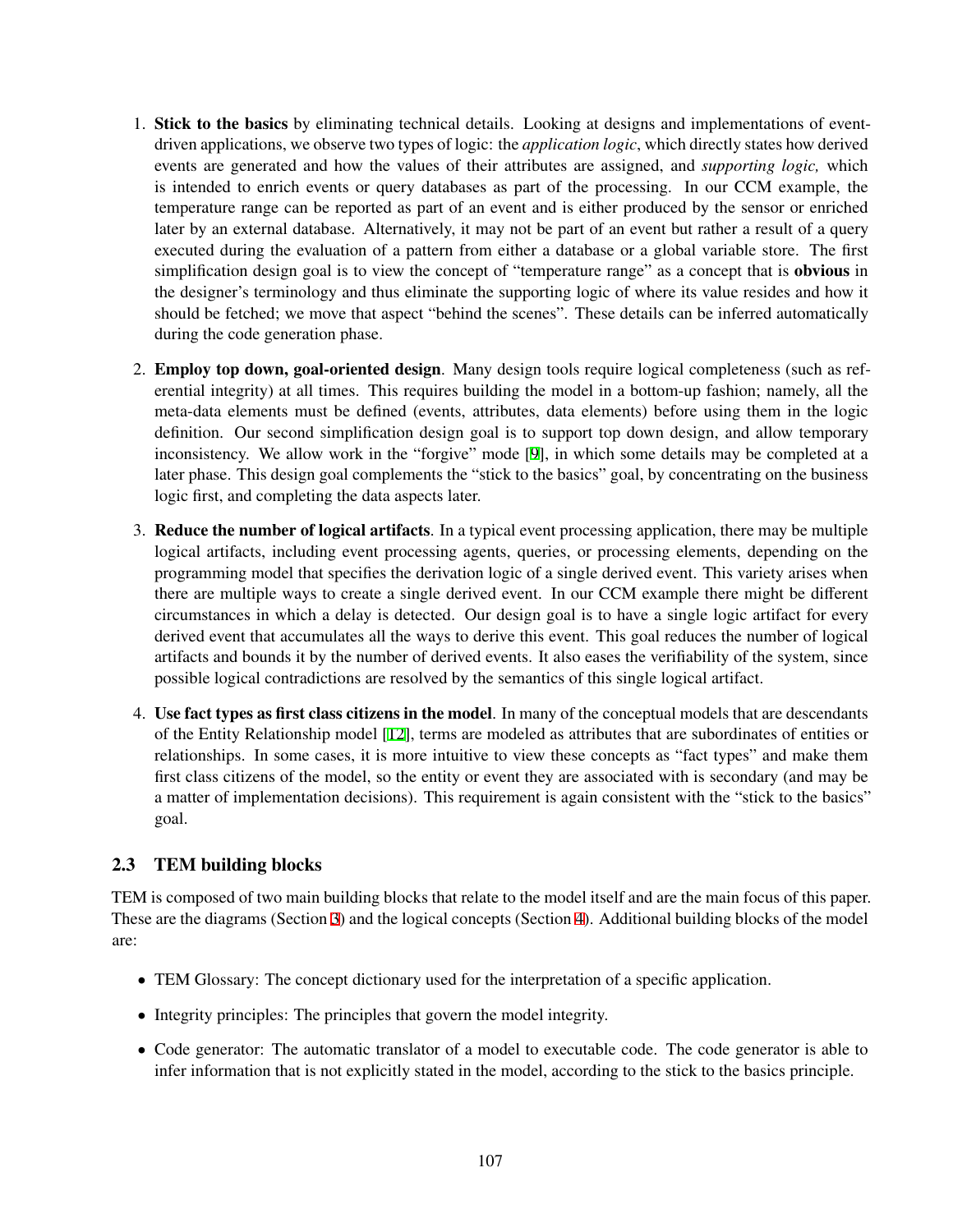## <span id="page-3-0"></span>3 TEM Diagrams

One way to simplify the model is to apply a top-down methodology that provides a high level logical view and understanding of the system at hand.

A TEM diagram illustrates the structure of the logic by showing a situation along with the flow direction of derivations in a top-down manner. At the top of the diagram there is a goal, which is the situation that is required to be derived. This goal is connected with the raw and derived events that are identified as participants in the situation derivation. This representation is done in a recursive way until raw events or facts are encountered , as depicted in Figure [2](#page-4-1) for our CCM example.

<span id="page-3-1"></span>A TEM diagram includes nine icons that express all the relevant terms (Figure [1\)](#page-3-1).



Figure 1: Product quality deterioration logic EDT

Each block in the diagram (a set of rectangle shapes, separated by connecting lines) represents a specific piece of logic with a single corresponding *Event Derivation Table* as explained in Section [4.1](#page-4-2). The red rectangles in the background of each block represent the context for the block. The contexts can be collapsed or expanded. Dotted lines specify event flows to and from the event-driven system.

Figure [2](#page-4-1) depicts the TEM diagram for the *Product quality deterioration* situation in our CCM example. The situation to be derived is a potential risk to the product quality, which requires alert notification and possible intervention. We have one consumer of the situation (*Quality control o*ffi*cer*, who gets the system alerts) and two producers: *Sensors* that emit the Sensor input; and *Shipment operations system*, which emits *Shipment starts* and *Shipment planned* raw events. The *Context* part of the *Shipment delay* derived event is expanded in the diagram to show a temporal context that is initiated when a shipment starts and ends at the *shipment planned time*, incremented by a *delay tolerance*. The *delay tolerance* indicates a grace period that is calibrated according to the specific situation. Sometimes a delay of a minute can be considered a problem, while in other cases, only a delay of a few days from the planned time is considered a situation that requires an action. We partition the events according to the *Shipment ID* domain fact type since we are looking for delays at the level of the shipment ID. Domain Fact Types serve as abstract fact types to enable segmentation contexts.

For each situation in TEM, there is a corresponding TEM diagram. The diagrams serve as a major design tool that provides a top down view. All blocks that describe situations or derived events require the definition of logical concepts.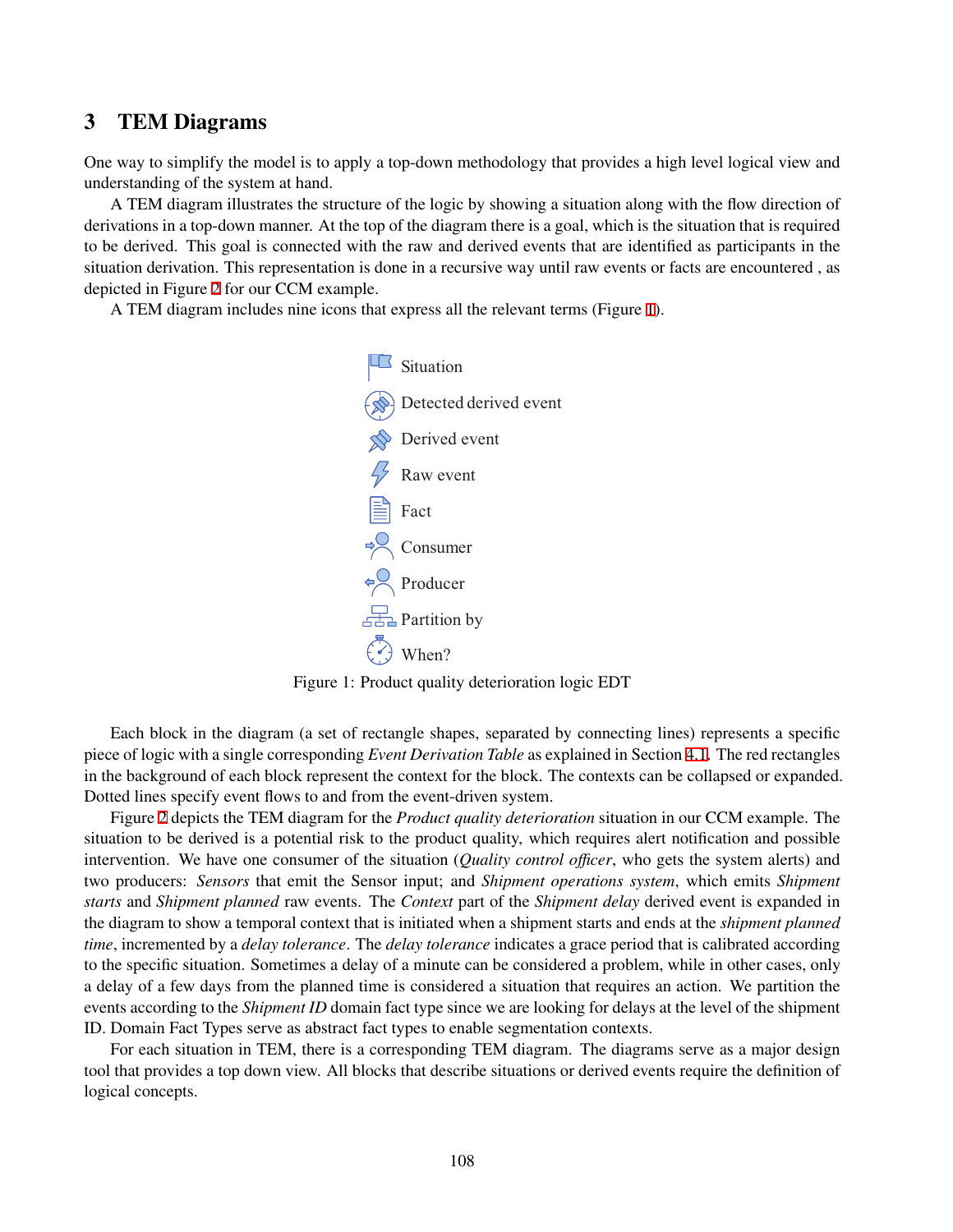<span id="page-4-1"></span>

Figure 2: Temperature increase trend logic EDT

## <span id="page-4-0"></span>4 TEM Logical Concepts

Logical concepts are descriptions of concepts that are computed by the described application. The Event Model Logic consists of two logical concept types which are represented as tables.

*Event Derivation*: A single logical artifact for each derived event. The derived event mentioned in the name is associated with the table in the sense that the table specifies the conditions for generation of new instances of this event type.

*Computation logic*: A logical artifact that specifies the computation of assignments of the values of fact types (attributes) associated with a derived event. The derived fact type mentioned in the name is associated with the table in the sense it describes the value assignment for its fact types. Note that if the value of a derived fact type can be implicitly inferred, then the computation table for this derived fact type can be omitted.

Although the names of concepts in TEM can be determined freely by the system designer, we use some naming conventions in the logic tables for the sake of clarity. For example, domain fact types as well as event types start with a capital letter; fact types start with a lowercase letter. We also underline event types in condition columns that have an Event Derivation Table of their own (hyperlinks), to stress the fact that these events are themselves derived from another piece of logic, and enabling users to follow paths of inference by clicking these links.

We describe TEM logic tables in more detail in the following sections.

#### <span id="page-4-2"></span>4.1 TEM Event Derivation Tables

An *Event Derivation Table (EDT)* is a two-dimensional representation of logic leading to a derived event, based on events and facts. Thus, an EDT designates the circumstances under which a derived event of interest is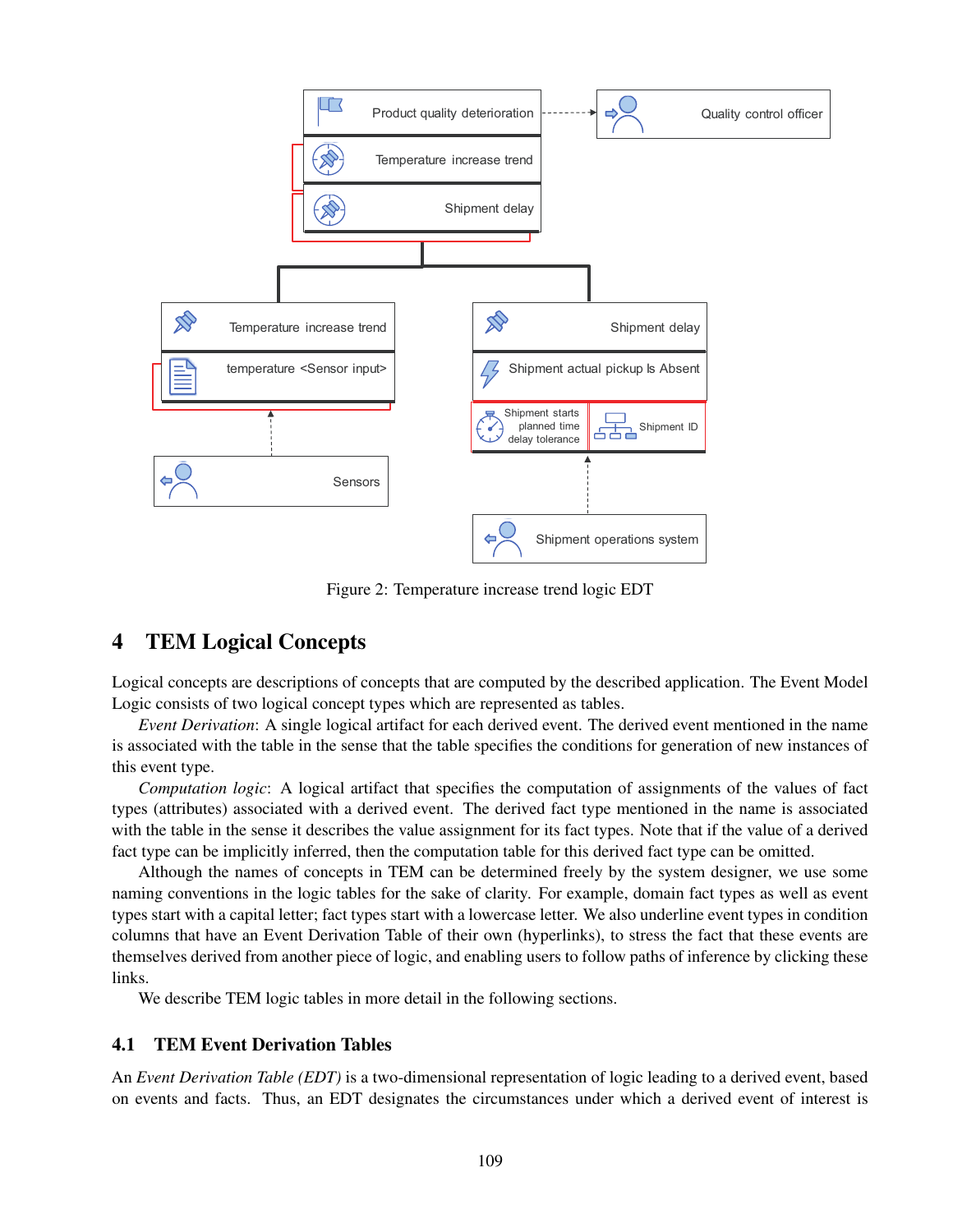reached. In our CCM scenario there are three EDTs shown in Table [1,](#page-5-0) Table [2](#page-5-1), and Table [3](#page-5-2) that correspond to the same names in the TEM diagram.

### 4.1.1 Event Derivation Tables Structure

The first row in an EDT indicates its name. The EDT name is the *derived event name* + "Logic", for example, *Product quality deterioration* Logic in Table [1.](#page-5-0) The table consists of two parts, context and conditions, separated by a red line. The context part consists of two logical sections. The temporal context, represented by *When expression, When start,* and *When end* columns; and the segmentation context represented by the *Partition by* column. For example, Table [2](#page-5-1) describes a non-overlapping sliding fixed interval temporal context [\[10](#page-10-4)] of 5 minutes' length and a segmentation context that partitions the events by Container ID domain.

<span id="page-5-0"></span>

|       | <b>Product quality deterioration Logic</b> |  |     |                                        |  |  |                |                                             |    |                          |  |
|-------|--------------------------------------------|--|-----|----------------------------------------|--|--|----------------|---------------------------------------------|----|--------------------------|--|
| Row # | <b>When</b><br><b>Expression Start</b>     |  | End | When When Partition by Filter on event |  |  | <b>Pattern</b> |                                             |    | <b>Filter on pattern</b> |  |
|       |                                            |  |     | Shipment ID                            |  |  |                | <b>Temperature</b><br><i>increase</i> trend |    | <b>Shipment Delay</b>    |  |
|       | always                                     |  |     | same                                   |  |  | IS             | <b>Detected</b>                             |    |                          |  |
|       | always                                     |  |     | same                                   |  |  |                |                                             | İS | <b>Detected</b>          |  |

|  |  |  |  | Table 1: Product quality deterioration logic EDT |  |  |
|--|--|--|--|--------------------------------------------------|--|--|
|--|--|--|--|--------------------------------------------------|--|--|

### Table 2: Temperature increase trend logic EDT

<span id="page-5-1"></span>

|      | Temperature increase trend Logic |                      |                 |                     |                        |                             |    |                |  |                          |
|------|----------------------------------|----------------------|-----------------|---------------------|------------------------|-----------------------------|----|----------------|--|--------------------------|
| Row# | When<br><b>Expression</b>        | When<br><b>Start</b> | <b>When End</b> | <b>Partition by</b> | <b>Filter on event</b> |                             |    | <b>Pattern</b> |  | <b>Filter on pattern</b> |
|      |                                  |                      |                 | Container ID        |                        | temperature                 |    | temperature    |  |                          |
|      | for every 5<br>minutes           |                      |                 | same                | İS<br><b>between</b>   | lower bound,<br>upper bound | İS | Increasing     |  |                          |

Table 3: Shipment delay logic EDT

<span id="page-5-2"></span>

|      | Shipment delay Logic             |                      |                           |                     |                        |    |                           |                             |  |
|------|----------------------------------|----------------------|---------------------------|---------------------|------------------------|----|---------------------------|-----------------------------|--|
| Row# | <b>When</b><br><b>Expression</b> | When<br><b>Start</b> | <b>When End</b>           | <b>Partition by</b> | <b>Filter on event</b> |    | <b>Pattern</b>            | <b>Filter on</b><br>pattern |  |
|      |                                  |                      |                           | Shipment ID         |                        |    | Shipment actual<br>pickup |                             |  |
|      |                                  |                      | Shipment planned time $+$ | same                |                        | İS | Absent                    |                             |  |
|      |                                  | starts               | delay tolerance           |                     |                        |    |                           |                             |  |

### 4.1.2 Event Derivation Tables Conditions

The conditions part consists of three types of conditions. The conditions are logically applied in the following order.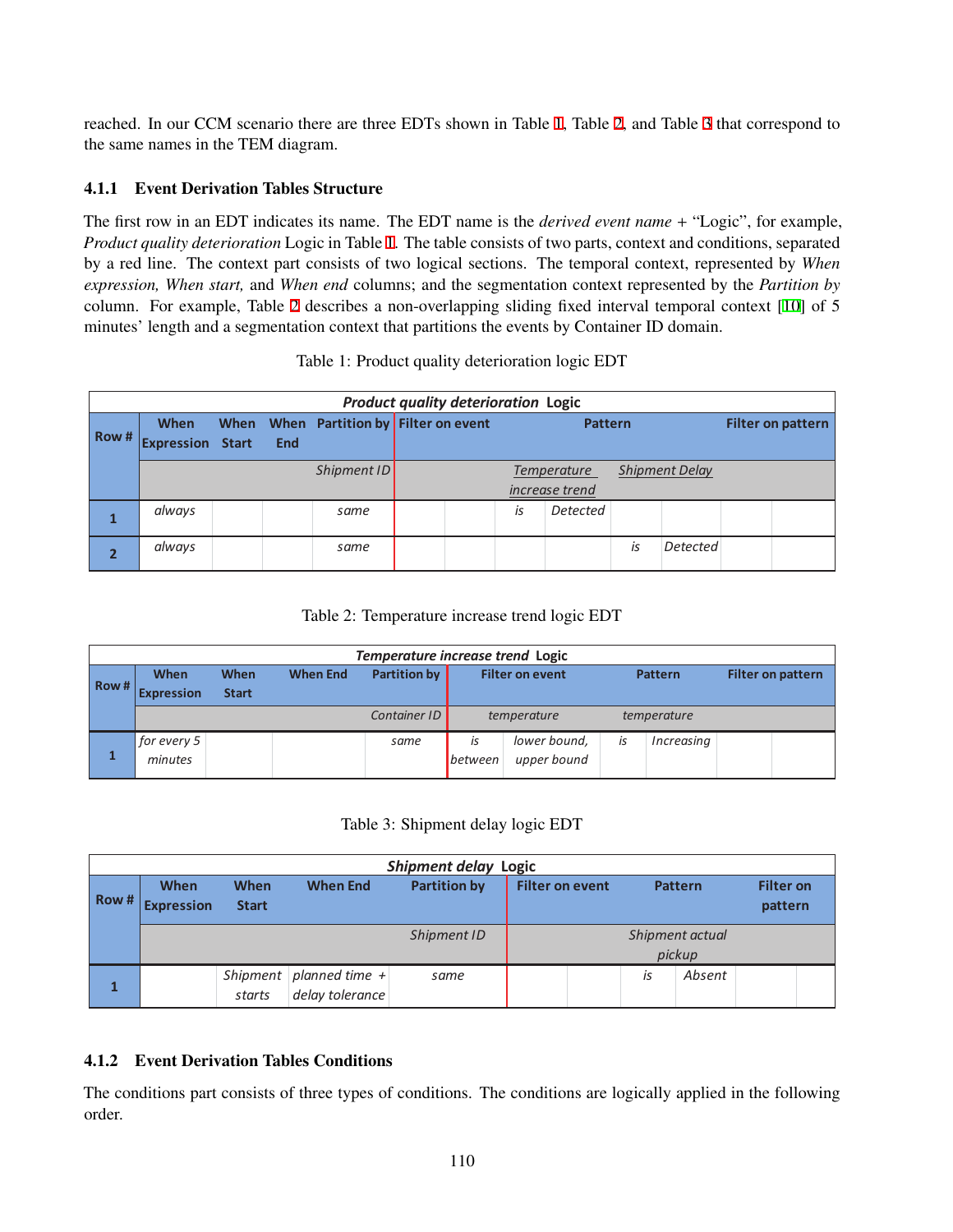*Filter conditions* are expressions evaluated against the content of a single event instance. The role of filter conditions is to determine whether an event instance satisfies the filtering condition and should participate in the derivation. For example, the *Filter on event* column in

Table [2](#page-5-1) describes a condition on a fact type *temperature*, which belongs to the *Sensor input* event type. The temperature value must be between predefined bounds in a certain range.

*Pattern conditions* are expressions on related event types' instances such as Detected, Absent, Thresholds over Aggregations, or Fact Type value changes [\[10](#page-10-4)]. The role of pattern conditions is to detect the specified relationships among event instances. For example, in Table [3](#page-5-2), the Pattern condition describes an absence detection of event type *Shipment actual pickup,* which means that no event instance of that event type is detected within the specified context.

*Filter on pattern conditions* are expressions on multiple event occurrences, including comparisons, memberships, and time relationships. The role of the filter on patterns conditions is to filter the pattern result based on conditions among the different events that participates in this pattern. Following the CCM example, let us assume the following scenario: we want to identify whether a shipment was picked up more than two hours after the planned time. We name this derived event *Significant shipment delay*. In this case, the pattern is *Shipment actual pickup occurs after Shipment planned pickup*. The filter on the pattern condition will be expressed as the difference between *shipment planned pickup time* and the *shipment actual pickup time* is greater than two hours (see Table [4](#page-6-0)).

<span id="page-6-0"></span>

|       | Significant shipment delay Logic |              |             |                     |                                    |  |               |                          |            |                    |
|-------|----------------------------------|--------------|-------------|---------------------|------------------------------------|--|---------------|--------------------------|------------|--------------------|
| Row # | When                             | <b>When</b>  | <b>When</b> | <b>Partition by</b> | <b>Filter on</b><br><b>Pattern</b> |  |               | <b>Filter on pattern</b> |            |                    |
|       | <b>Expres</b>                    | <b>Start</b> | <b>End</b>  |                     | event                              |  |               |                          |            |                    |
|       |                                  |              |             | Shipment ID         |                                    |  |               | Shipment actual pickup   |            | occurrence time of |
|       |                                  |              |             |                     |                                    |  |               |                          |            | Shipment actual    |
|       |                                  |              |             |                     |                                    |  |               |                          |            | pickup             |
|       | always                           |              |             | same                |                                    |  | <b>OCCULS</b> | Shipment                 | is greater | planned            |
|       |                                  |              |             |                     |                                    |  | after         | planned pickup           | than       | $time+2$           |

#### Table 4: Example of a filter on pattern conditions

The three types of conditions are optional, meaning they can either appear or not in an EDT, however a TEM model is valid if it contains at least one condition. We also do not restrict the number of conditions per condition type. For example in Table [2,](#page-5-1) we can add a new condition to the Pattern which specifies that in addition to checking whether the temperature value is increasing, we also check that we have at least three Sensor input events in the same Context.

The EDTs have disjunctive normal form (DNF) semantics. Each row in the table indicates a different set of circumstances in which the same event can be derived; therefore, the derived event logic is the union of the rows (logical OR relationship). On the other hand, in each row all conditions in the columns must be satisfied, therefore the columns satisfy an AND logical relationships. For example, as described in Table [1,](#page-5-0) the *Product quality deterioration* event can be derived when either a *Temperature increase trend* event is detected or a *Shipment delay* event is detected.

*TEM connection* is a dependency among EDTs when the conclusion, i.e., derived event, of one EDT is referenced in another EDT. Connections are shown in the TEM tables as underlines or hyperlinks. For example, *Temperature increase trend* and *Shipment delay* events are underlined in Table [1](#page-5-0) since they are conclusions of *Temperature increase trend logic* and *Shipment delay logic EDTs*, respectively.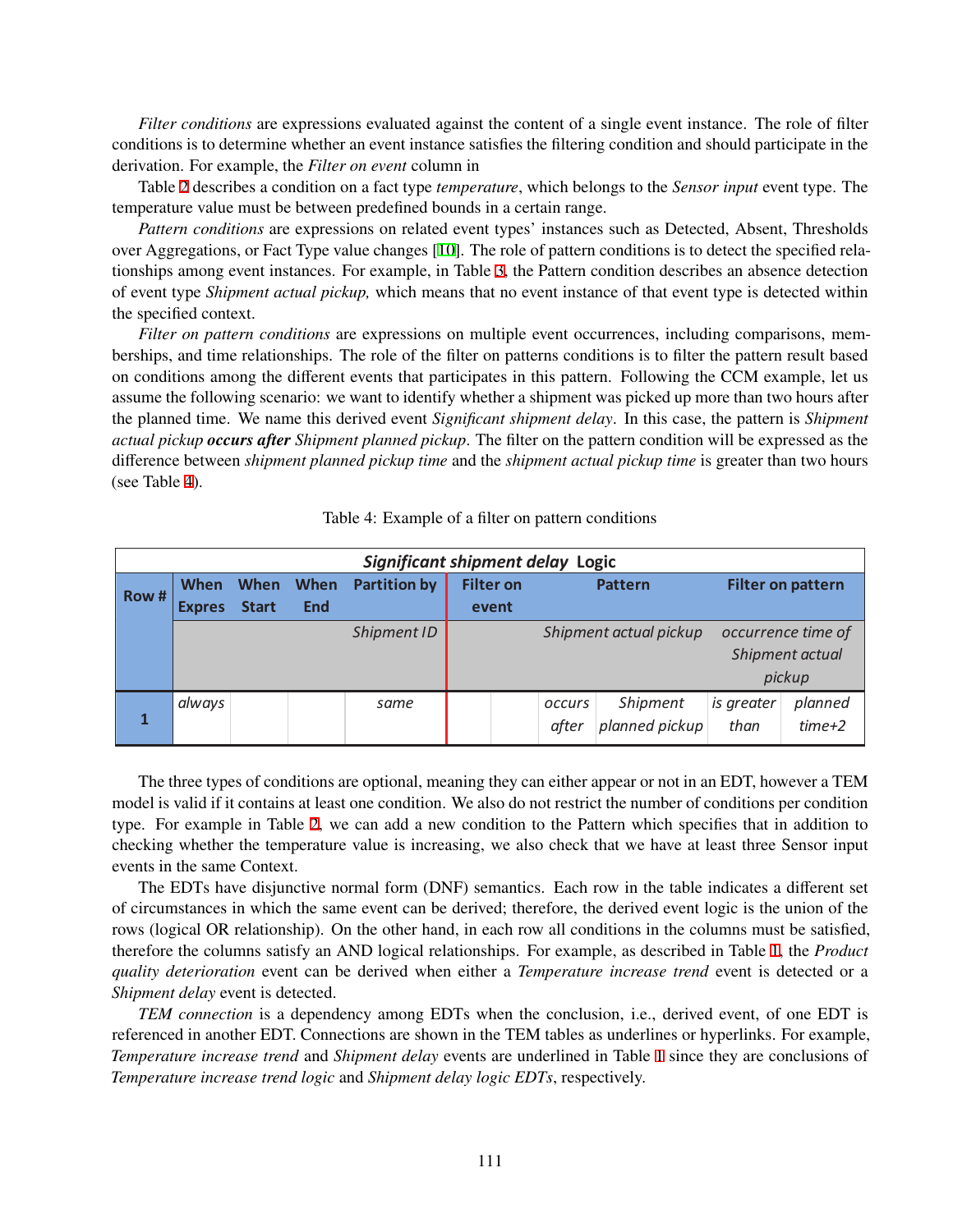#### 4.2 TEM Computation Tables

A derived event, like any event in TEM, is a container that contains facts (attributes) which are instances of the fact types contained in the derived event's event type. Part of the derivation is the assignment of values to these facts. Some of the computed facts are mere copies of values. Thus, according to the simplification goal of stick to the basics, their computation details may be omitted and their computation assignment is implicit. A *Computation Table* is a two-dimensional representation of logic leading to a *computed fact type* that needs to be explicitly specified. Let's assume that the *Shipment delay* derived event type has two associated fact types: *Shipment ID* and *Delay message*. The value of *Shipment ID* is computed in an obvious way, namely, by copying the value of the specific partition argument. The *Delay message* has to be explicitly computed, as shown in Table [5](#page-7-0). Likewise, Table [6](#page-7-1) shows the computation of the two possible alert messages associated with the *Product quality deterioration* situation (see explanation below). Note that the "+" sign denotes string concatenation.

|  |  |  | Table 5: Delay message computation table |  |
|--|--|--|------------------------------------------|--|
|--|--|--|------------------------------------------|--|

<span id="page-7-0"></span>

|      | delay message Computation                                                               |                                                |  |  |  |  |
|------|-----------------------------------------------------------------------------------------|------------------------------------------------|--|--|--|--|
| Row# |                                                                                         | <b>Row in Event derivation</b><br><b>Table</b> |  |  |  |  |
|      | "Shipment" + Shipment $ID+$ " pickup time is<br>delayed in "+delay tolerance+ "minutes" |                                                |  |  |  |  |

|  |  | Table 6: Alert message computation table |  |
|--|--|------------------------------------------|--|
|--|--|------------------------------------------|--|

<span id="page-7-1"></span>

|      | <i>alert message</i> Computation                                                                    |                                         |  |  |  |  |  |
|------|-----------------------------------------------------------------------------------------------------|-----------------------------------------|--|--|--|--|--|
| Row# |                                                                                                     | <b>Row in Event derivation</b><br>Table |  |  |  |  |  |
|      | "the temperature in container" + Container ID +<br>"constantly increases within the last 5 minutes" |                                         |  |  |  |  |  |
|      | delay message                                                                                       |                                         |  |  |  |  |  |

#### 4.2.1 Structure of Computation Tables

The first row in a computation table indicates its name, composed of the *fact type name* + "Computation". For example, Table [6](#page-7-1) is a computation table that describes the logic to compute the *alert message* fact type associated with the *Product quality deterioration* event type. The second row is the headings row. The third row and on, include the row number, the expression value of the computed fact type, and a reference to the row number in the corresponding EDT.

Looking at *Product quality deterioration* EDT in Table [1,](#page-5-0) there are two cases in which the *Product quality deterioration* event type can be derived. One is Shipment delay and the other is Temperature trend increase. Each case dictates a different value to the computed fact type *alert message*. Table [6](#page-7-1) contains the two possible values that can be assigned. The first row refers to the case in which a *Temperature increase trend* occurred, since the "row in event derivation table" *Shipment Delay* equals 1.

There is only one case in which the *Shipment delay* event type can be derived as shown in Table [3.](#page-5-2) In this case, the alert includes the delay elapsed time as computed in Table [5](#page-7-0).

While the logic artifacts may be defined first, the glossary concepts eventually need to be completed at a later phase, prior to the model's validation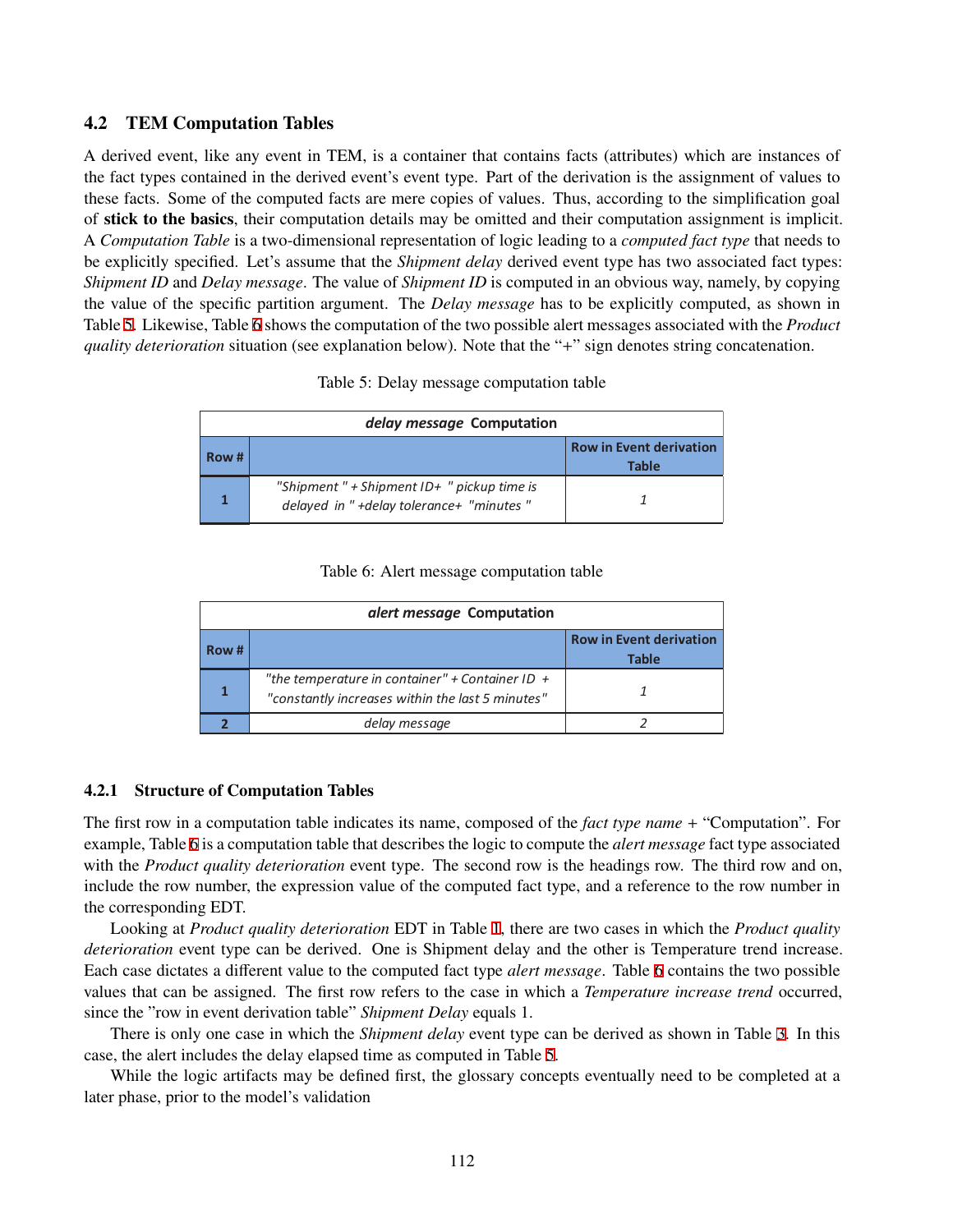## 5 Related Work

In this section we briefly survey work related to TEM in several areas: event processing modeling, semantic modeling of events, and executable specifications.

In the area of event processing modeling, Cugola and Margara provide [[5](#page-10-5)] a comprehensive survey and comparison of models, including aspects of the functional model, processing model, deployment model, interaction model, data model, time model, and rule model. In general, the event processing models contain "programming in the large" modeling, which is typically an event flow model [\[10](#page-10-4)] or stream processing model [[8](#page-10-6)]. The "programming in the small" model is closely related programming models such as stream modeling [\[15](#page-10-7)] and rule based modeling [[2](#page-9-2)]. Some of the modeling languages employ visualization (i.e. of the event flows) [[16\]](#page-10-8). Another branch of event modeling is based on logic programming. Models in this area follow Kowalski's event calculus model [\[14](#page-10-9)].

The main novelties of TEM relative to existing event models are mainly two. First, it is targeted to nontechnical people. This is enabled by applying a top-down approach that satisfies the simplification goals and supporting the creation of a specification without providing technical and "obvious" details, such as location of data-items. Second, TEM provides direct path to automatic implementation. This is a departure from current event models that are closely related to the implementation scheme.

The area of semantic data models [\[17\]](#page-10-10) deals with the semantics of data and relationships among data elements. Most models follow the entity-relationship approach (ER) and its descendent methods (EER). Fidalgo et al., present a recent work [[12\]](#page-10-3) in which entities and relationships are first class citizens and attributes are secondary. Fact models [\[18](#page-10-11)] take business concepts as first class citizens, and data as containers for these facts. Our model follows the fact modeling approach, which has not been investigated yet in the area of event modeling.

The idea of executable specification was introduced in the early days of software engineering, for example by Urban et al. [[19\]](#page-10-12). TEM can be considered an instance of this concept.

The Decision Model (TDM) [[20\]](#page-10-0) is an instance of a model that has similar goals in a different domain (decision management). The main difference between TDM and TEM is that TDM models the inference of computed values of facts as a function of other facts, while TEM models the logic of derivation of events in an event-driven context-based fashion.

### 6 Conclusions and Future Work

This paper presents The Event Model (TEM). TEM is a novel way to develop and implement event-driven applications. The friendly, yet rigorous, representation of the event logic enables the model to be simpler relative to existing models and accessible to people lacking IT skills. We illustrated the main logic concepts and artifacts of TEM using an example from the CCM domain. Experiments conducted in the scope of transport and logistics indicate that the tables and diagrams in TEM are well accepted and embraced by non-technical people, who stress the ease and friendly manner of defining the event logic as the main benefit of TEM. We believe that these preliminary tests are a good indicator of TEM's potential to open a new era for the consumption and pervasiveness of event-driven applications. In order to prove this statement, further experimentation is required including different domain areas and more complex scenarios.

The simplification design goals stated at the beginning of this paper have been realized as summarized in Table [7.](#page-9-3)

There are several model extensions, which are either progress or planned:

1. Support for current missing functionality, such as spatial patterns and contexts, pattern policies, and temporal correctness guards.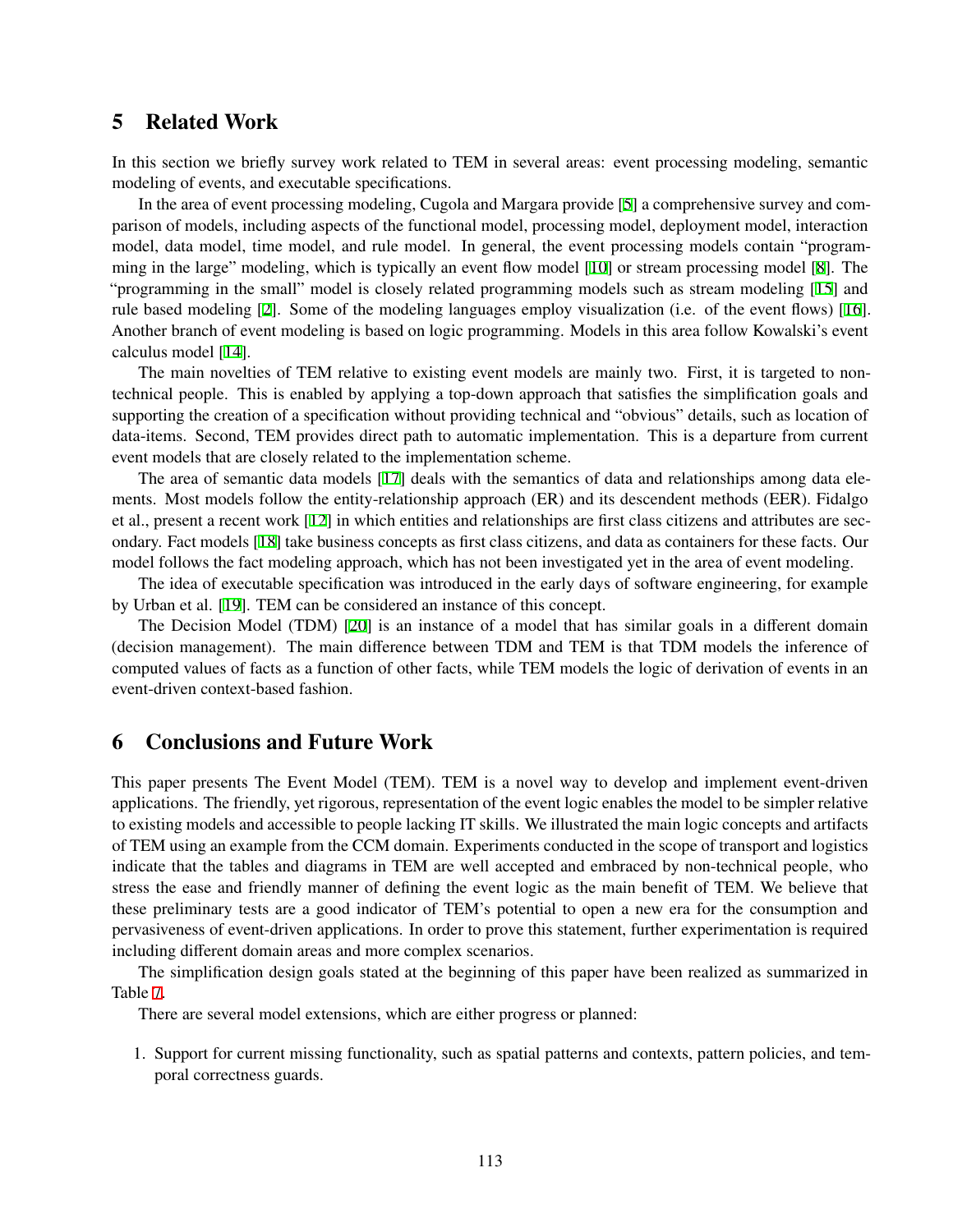<span id="page-9-3"></span>

|                | <b>Simplification goal</b>                              | <b>Realized by</b>                                                                                                                                                                                                                      |
|----------------|---------------------------------------------------------|-----------------------------------------------------------------------------------------------------------------------------------------------------------------------------------------------------------------------------------------|
| 1              | Stick to the basics by<br>eliminating technical details | The derivation and computation logic does not contain any<br>logic of data fetching. This is either inferred or completed at a<br>later phase.                                                                                          |
|                |                                                         | Assignments of values to attributes of derived events, whose<br>assignment is obvious since they are copied from the context<br>data, can be inferred by the system and does not have to be<br>explicitly defined as part of the logic. |
| $\overline{2}$ | Employ top down, goal<br>oriented design                | The methodology supports top down, goal-oriented design by<br>making the goal-oriented diagram a starting point.                                                                                                                        |
|                |                                                         | The logic tables are built in "forgive" mode, enabling reference<br>to glossary artifacts prior to their definition.                                                                                                                    |
| 3              | Reduce the quantity of logic<br>artifacts               | The normalization principle, according to which there is a<br>single EDT for each derived event, bounds the number of logic<br>artifacts.                                                                                               |
| $\overline{4}$ | Use fact types as first class<br>citizens in the model  | Fact type is the fundamental basic unit in the model.                                                                                                                                                                                   |

#### Table 7: Realization of simplification design goals

- 2. Support for non-functional requirements: The idea is to extend TEM to model non-functional requirements. Note that there have been some studies of high level modeling of non-functional requirements [[4](#page-9-4)].
- 3. Extend the model to tangent activities: modeling the process of instrumentation and modeling goals for optimization based decisions.
- 4. Extend the model to support artifact based business state-oriented processing [\[13](#page-10-13)].

In addition, we are carrying out more work in model validation using constraint satisfaction techniques [[7](#page-10-14)], and in code generation for various languages.

## 7 Acknowledgments

Fabiana Fournier has received funding from the European Union's Seventh Framework Programme FP7/2007- 2013 under grant agreement 619491 (FERARI).

## **References**

- <span id="page-9-0"></span>[1] Bodenstein C., Lohse F., and Zimmermann A. 2010. *Executable Specifications for Model-Based Development of Automotive Software*. SMC 2010, 727-732.
- <span id="page-9-2"></span>[2] Bragaglia S., Chesani F., Mello P., and Sottara D. 2012*. A Rule-Based Calculus and Processing of Complex Events*. RuleML 2012, 151-166.
- <span id="page-9-1"></span>[3] Brambilla M., Cabot J., and Wimmer M. 2012. *Model Driven Software Engineering in Practice*. Morgan & Claypool.
- <span id="page-9-4"></span>[4] Chung L and Leite C.J.P. 209. *On Non-Functional Requirements in Software Engineering*. Conceptual Modeling: Foundations and Applications (2009), 363-379.